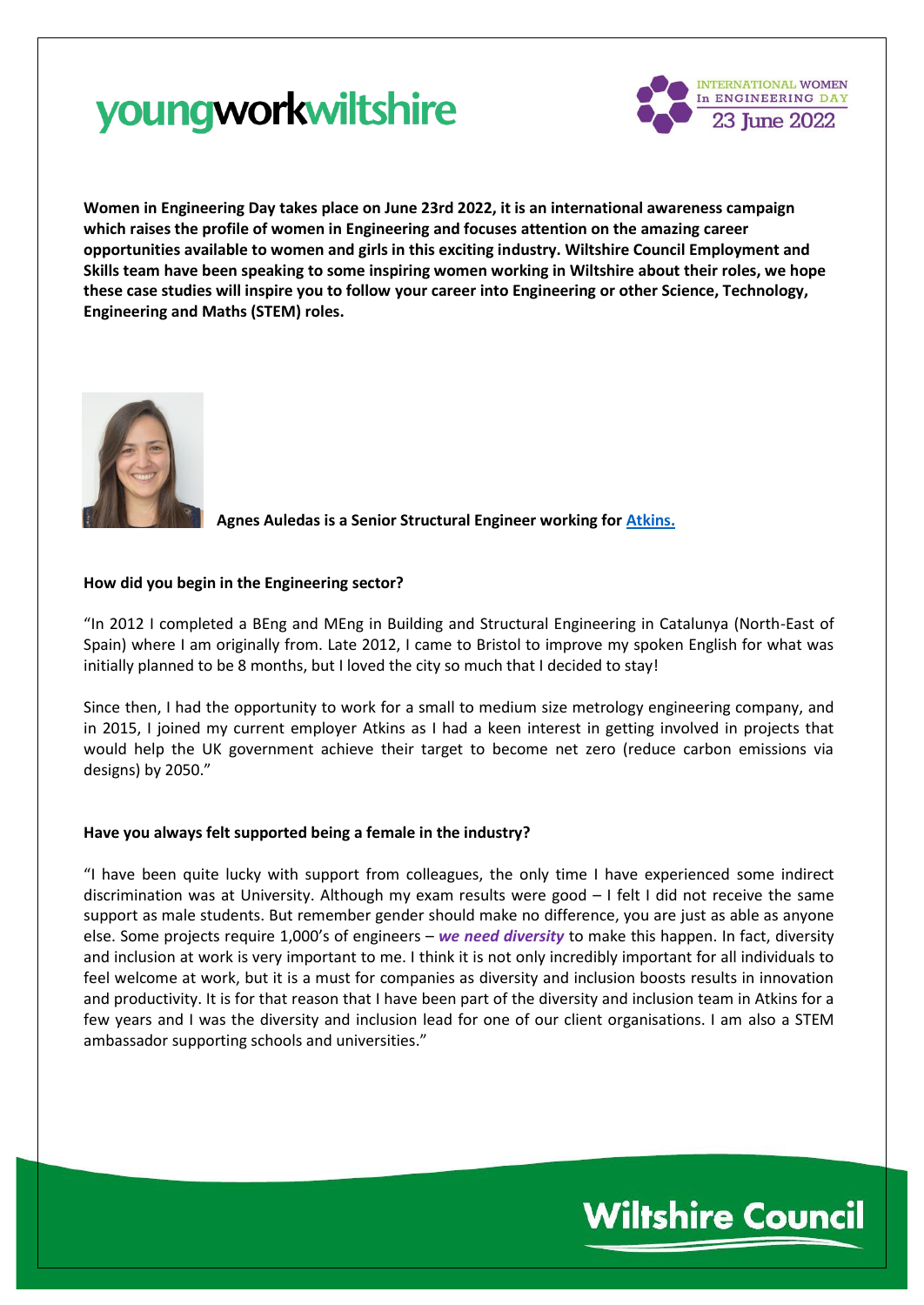

### **Do you have any words of advice for young women?**

"I believe *continuing professional development is very important* to develop a career and it is for that reason that in 2021 I completed an MBA with honours with the University of Manchester and I passed my professional review to become a chartered member with the Institute of Civil Engineers all while working full time.

Structural Engineering is not just about staring at a screen all day. It gives each person the possibility to develop their personal skills in a different way: taking a more technical path focusing on calculations and designing, managing communication between big teams in a project, engaging with clients and suppliers on a commercial level… *Do not be afraid of studying a technical degree as you will have the opportunity to shape your future and define how you want to get involved in projects*."

**If you are interested in working at Atkins visit their careers site - [Apprenticeship 2022 intake at Atkins.](https://careers.snclavalin.com/atkins-early-careers/all-locations-apprentice-roles-2022)**

**--------------------------------------------------------------------------------------------------------------------------------------------**



 **Becky is a Senior Engineer with DSTL.**

#### **Can you tell us how long you have been a[t DSTL](https://www.gov.uk/government/organisations/defence-science-and-technology-laboratory/about/recruitment) and what your role entails?**

"In my current role I have been with the company for 3 years, previous to that I was a teacher, but I started my career here as my electronics Degree was sponsored by the Ministry of Defence, which I undertook in Southampton. As a Senior Engineer I work within embedded electronics, essentially this means a whole computer system is embedded within one chip. As my role is specialist and in a very specific field, I join projects to support for around 6 months and then move onto the next project. This suits me as I like to work with different teams and different technologies."

#### **What is your advice to young women who are entering the Engineering sector?**

"There is most definitely a *skills gap that needs filling*, so I think the best route is to find an apprenticeship, lots of organisations (including DSTL) will pay for your education whether that is Level 3 or a degree! *You will earn whilst you learn.*

I have also worked as a teacher in southwest Wiltshire teaching; A- Level Maths, Electronics, Physics and Engineering, so you can share your knowledge and skills in lots of ways."

**Find out more about [DSTL apprenticeship](https://youtu.be/itXnE95_Q9Q) scheme on the [Gov website.](https://www.gov.uk/guidance/graduates-students-and-apprentices-at-dstl) Vacancies are advertised between January – March each year for a September start, so plan ahead!**

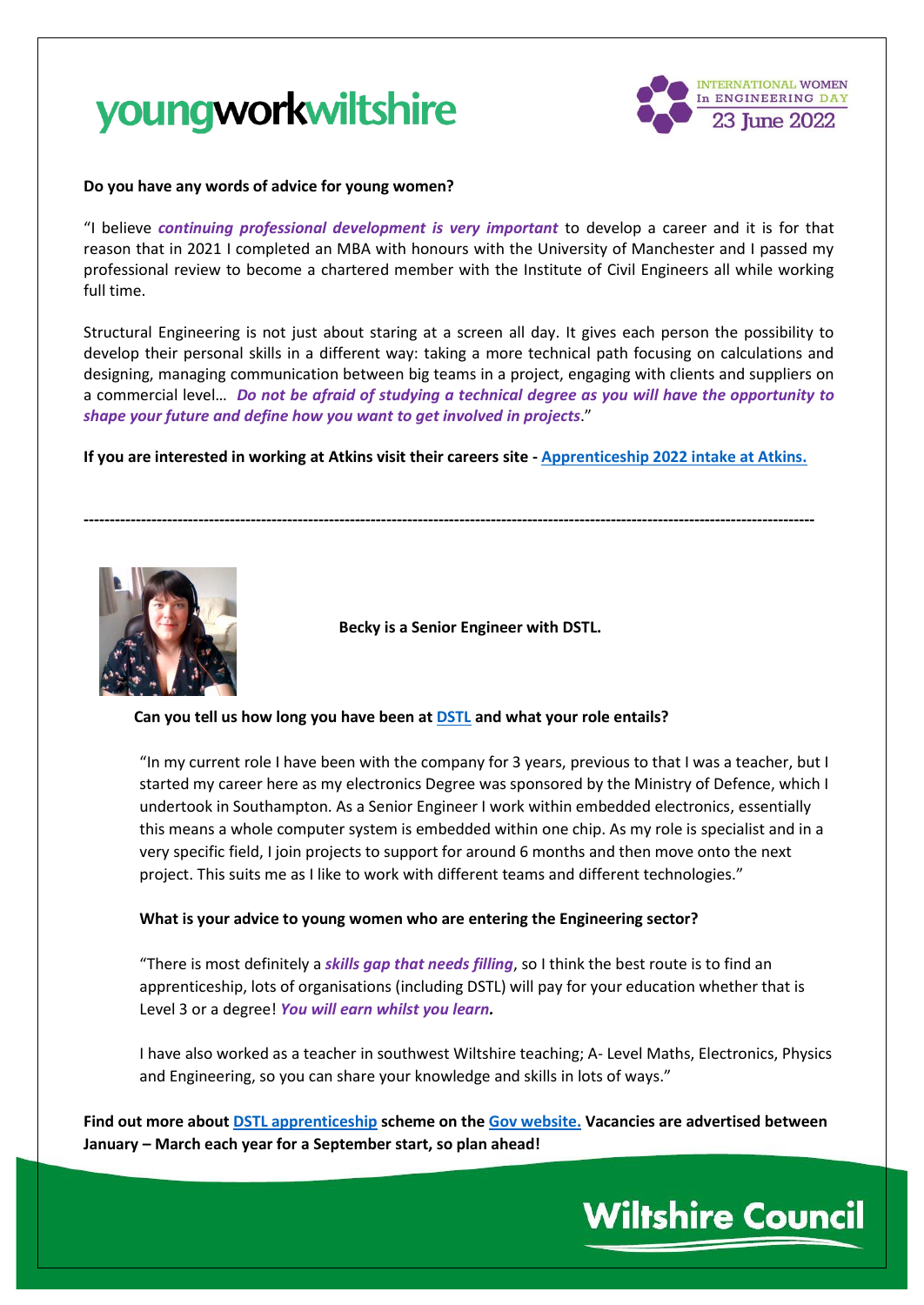



**Carli van Niekerk is a Major Highway Projects Engineer at [Wiltshire Council.](https://jobs.wiltshire.gov.uk/)**

### **What is your background in Engineering?**

"I went to School in South Africa where I had careers advice, the aptitude test highlighted I had the skills to become an Engineer, I went to university and undertook a Civil Engineering degree. I have worked in the industry for 20 + years."

#### **What does your role consist of?**

"My day-to-day role is mostly project management, making sure that projects are delivered on time and within budget. I manage a number of projects; the River Park, Station Forecourt and Fisherton Gateway in Salisbury are three of my projects. I work closely with consultants, contractors, various teams across the council and external stakeholders to deliver my projects. I also develop business cases for funding projects that are a priority for the council."

#### **What is your advice to young women considering engineering career?**

"The *work is varied, interesting and challenging*, and there is a very wide range of specialisms that you can choose from. You will not be bored! It is also practical; you can see the results of your work in real life. The sector has changed over time; *there are now more women in the industry* and things are more balanced in terms of gender. If you are someone who wants to *make a difference in your community* and make the world a better place, engineering is a good way to do that."

**-----------------------------------------------------------------------------------------------------------------------------------------------**

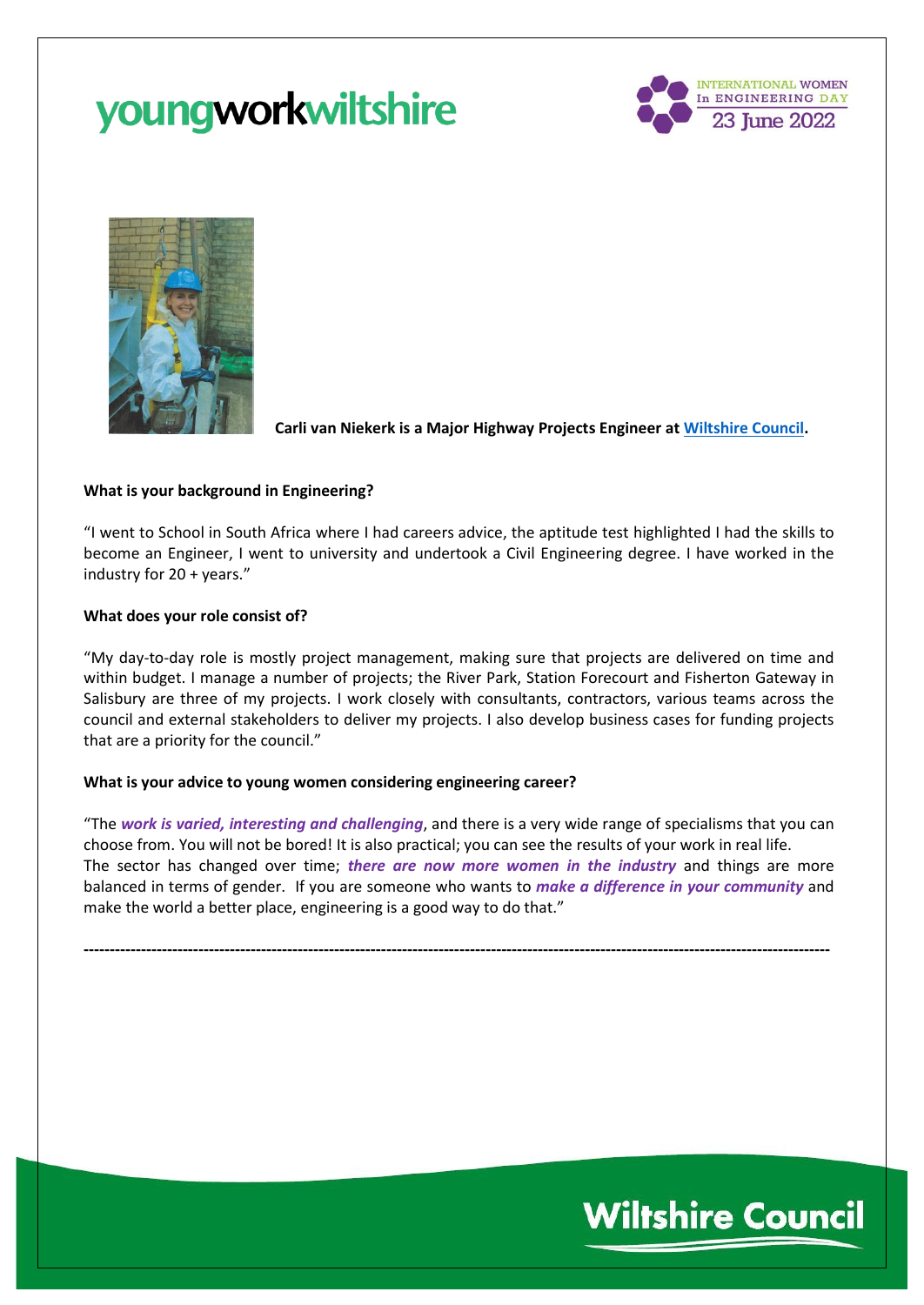



**Cidalia Teixeira is a Principal Structural Engineer from [Cleggs Associates.](https://cleggassociates.co.uk/)**

## **Can you tell us about your career to date?**

"I have worked all over the world, I began training in Portugal, my home country, where I studied for 7 years at university to complete my master's in Civil Engineering – Structures.

I was moved from our Portuguese office to Angola in Africa, I have also worked in Dubai and Abu Dhabi. I now work in Wiltshire at our Trowbridge office; I have been in the UK for 7 years."

## **What does your role entail?**

"I am *involved in the design of structures*, technical meetings with clients and architects, understanding and meeting the clients' expectations. When we are involved in refurbs I will undertake site visits, providing technical expertise."

## **What is your advice to young women?**

"As a woman in the industry I have always felt very respected, *male colleagues have been inclusive* and collaborative. It is a very interesting job, and sometimes it is not as difficult as people think. For example, the software we use is very good and supports our work."

**-----------------------------------------------------------------------------------------------------------------------------------------------** 



**Jacy is an Engineering Apprentice fro[m Adcutech.](https://adcutech.co.uk/)**

## **As your apprenticeship has just started what have you learnt so far and found most interesting?**

"I have *learnt so much in quite a short space of time*, specifically different tooling and its purpose. Who knew there were so many variations of a drill, tap, etc. I have also learnt how to operate a manual & CNC lathe. Learning about programming, understanding how G&M code equates to the machine tool location.

I have been surprised by the amount of planning and the number of tools required to manufacture the smallest of parts. You do not really think about the various stages until you are involved in the manufacture of a component."

# **Wiltshire Council**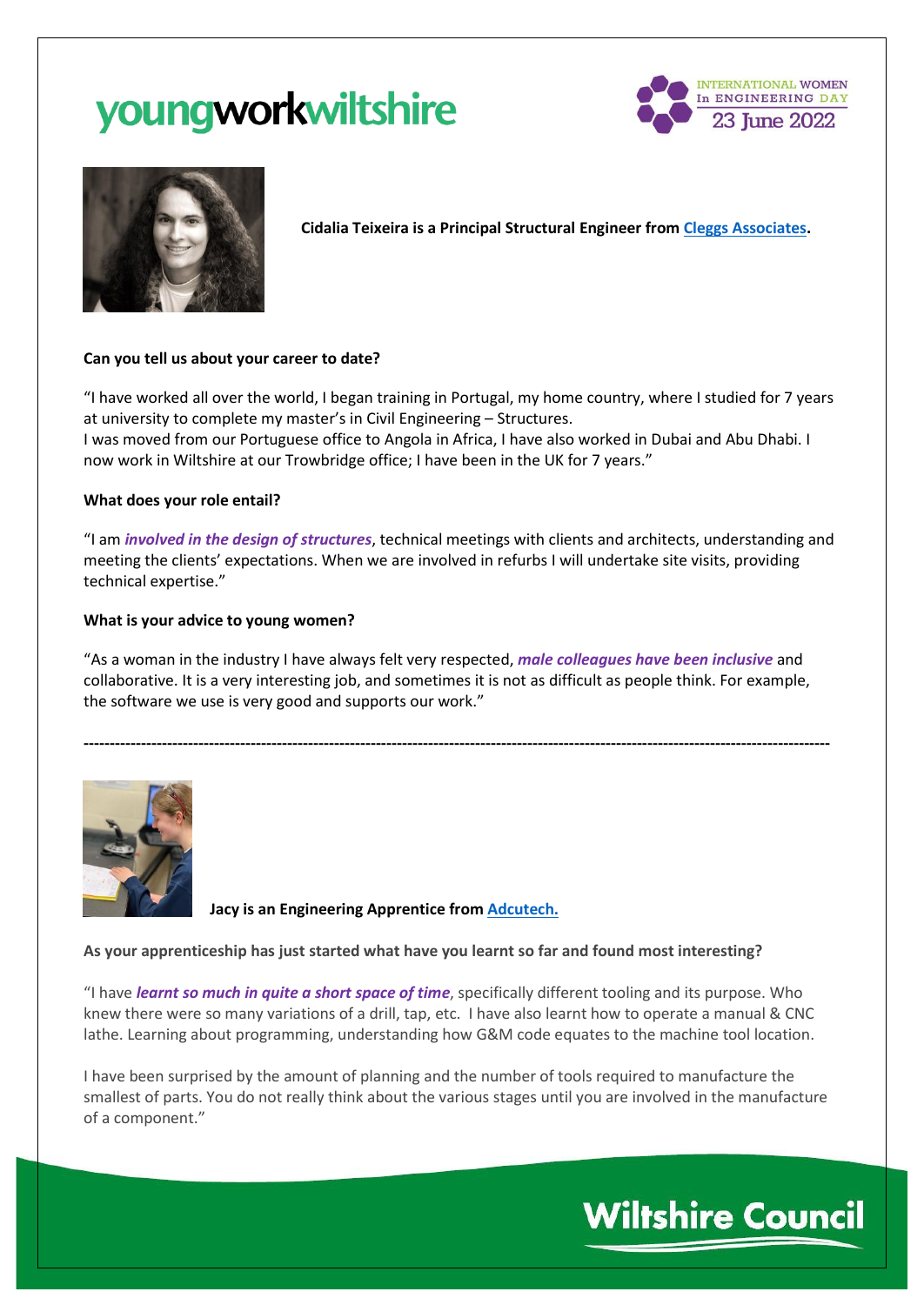

### **[Wiltshire Council](https://jobs.wiltshire.gov.uk/) Traffic Engineering Team**

We spoke to four members of the team who are at different stages of their career, an Apprentice, Senior Engineer, and Principal Engineer.



**Hannah is an apprentice in the team on a Level 6 Civil Engineering apprenticeship.** 

"I undertook a Level 3 Civil Engineering at Wiltshire College when that ended, I applied for apprenticeships, I knew I could get *work experience and education at the same time*.

In my role I am allocated smaller jobs including dropped kerbs, signage works, cost estimates, design work, and creating reports. I was inspired to get into Engineering after attending Wiltshire College Women in Engineering event, it was interesting to see different roles. My advice is it is a good industry to get into. If you are *creative and into problem solving*, go for it! There is *so much variety*."



**Sarah is a Senior Engineer she has been working at the Wiltshire Council for 27 years.**

"I started in an Admin role with the highways team on a 1-month contract! I secured a permanent technician role for 1 year and then worked my way up, through the years I have attended UWE to undertake my Civil Engineering HNC, I have also done my Level 4 in Sustainable Transport. I have been learning all the way along, there are many changes to keep up with in this sector.

I represent two Local Highway Improvement groups in Wiltshire working with colleagues in transport planning, rights of way, Town and Parish Councils and Cllrs. The group has grown over the 12 years and now there is power for the communities they can speak up about the places they live and what needs addressing on their highways.

My advice to young women is there is *always work to be done in this area*, it is a secure job, every day will be different and there are different areas to explore in Civil Engineering. I think an apprenticeship is a great way to go, you can't beat the on the ground experience you will gain. I really like my job, I never get bored!